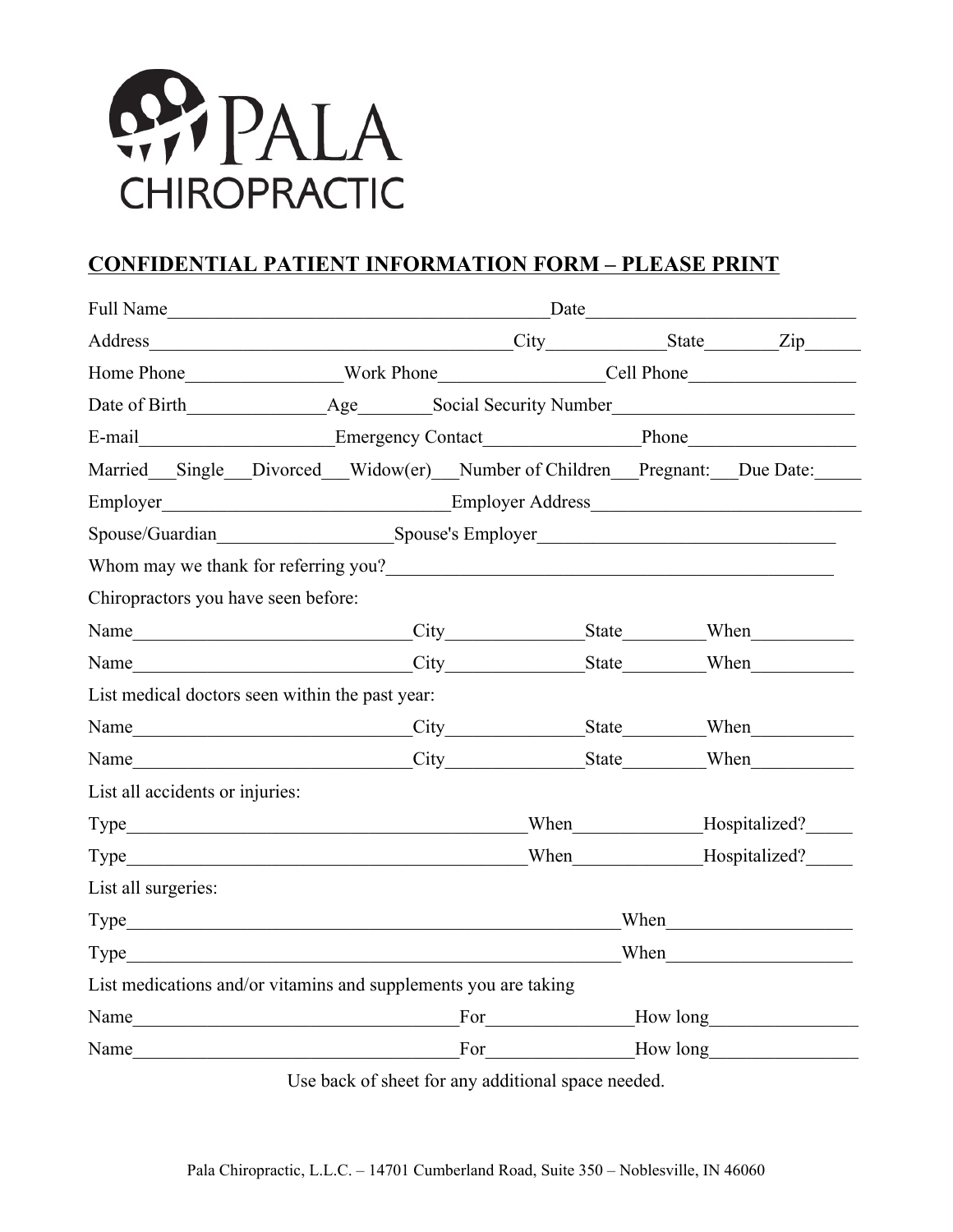# **PAIN DRAWING**

Name:\_\_\_\_\_\_\_\_\_\_\_\_\_\_\_\_\_\_\_\_\_\_\_\_\_\_\_\_\_\_\_\_\_\_\_\_\_\_\_\_\_\_ Date:\_\_\_\_\_\_\_\_\_\_\_\_\_\_\_\_\_\_\_\_\_\_\_\_\_\_\_\_\_\_

Please be sure to fill this out extremely accurately. Mark the area on your body where you feel the described sensation(s). Use the appropriate symbol(s), mark the area of radiating pain, and include all affected areas. You may draw on the face as well.



| $C$ hief<br>Complaint: |  |  |  |
|------------------------|--|--|--|
|                        |  |  |  |
|                        |  |  |  |
|                        |  |  |  |
|                        |  |  |  |

Patient Explanation of Incident:\_\_\_\_\_\_\_\_\_\_\_\_\_\_\_\_\_\_\_\_\_\_\_\_\_\_\_\_\_\_\_\_\_\_\_\_\_\_\_\_\_\_\_\_\_\_\_\_\_\_\_\_\_\_\_\_\_

| Date of Onset: |      |    | Did symptoms appear gradually or suddenly? |
|----------------|------|----|--------------------------------------------|
| On the Job:    | Y es | No | Days off work:                             |
| Auto Accident: | Yes. | No | Days off work:                             |

Patient Name:\_\_\_\_\_\_\_\_\_\_\_\_\_\_\_\_\_\_\_\_\_\_\_\_\_\_\_\_\_\_\_\_\_\_\_\_\_\_\_Date:\_\_\_\_\_\_\_\_\_\_\_\_\_\_\_\_\_\_\_\_\_\_\_\_\_\_\_

\_\_\_\_\_\_\_\_\_\_\_\_\_\_\_\_\_\_\_\_\_\_\_\_\_\_\_\_\_\_\_\_\_\_\_\_\_\_\_\_\_\_\_\_\_\_\_\_\_\_\_\_\_\_\_\_\_\_\_\_\_\_\_\_\_\_\_\_\_\_\_\_\_\_\_\_\_\_\_\_\_\_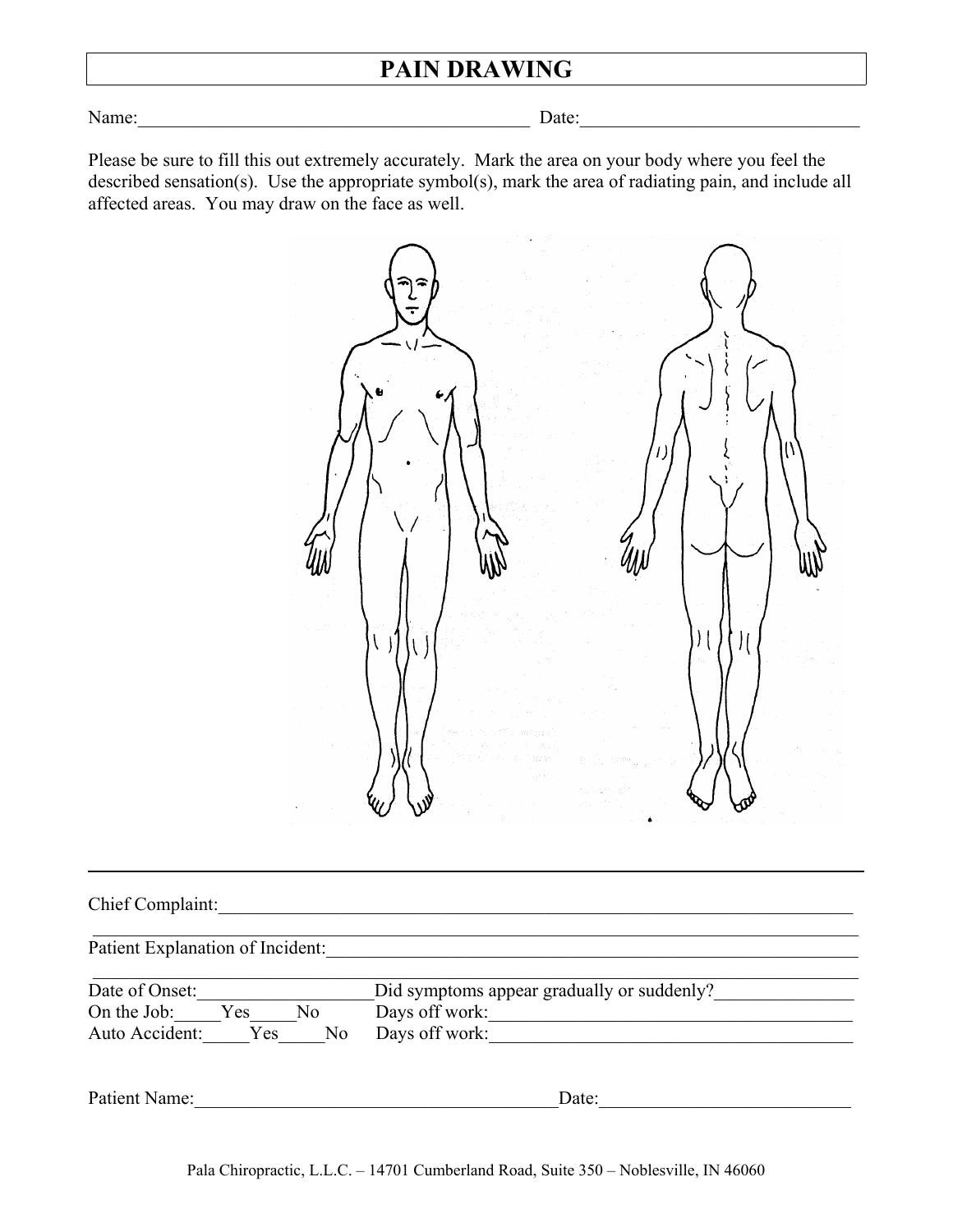Below are listed common symptoms which may suggest the presence of an ailment involving a particular body system. If you ever had a listed symptom in the past, please check that symptom in the left hand column. If you are presently troubled by a particular symptom, check that symptom in the right hand column.

| Past | Musculoskeletal                      | Present                           | Past   | Respiratory                                          | Present                              |
|------|--------------------------------------|-----------------------------------|--------|------------------------------------------------------|--------------------------------------|
|      | Neck pain                            |                                   |        | Shortness of breath                                  |                                      |
|      | Shoulder pain                        | $[\quad]$                         | 1      | Chronic pain                                         | $\mathbf{1}$                         |
|      | Pain in upper arm or elbow           | $\begin{bmatrix} 1 \end{bmatrix}$ | 1      | Chronic cough                                        | 1                                    |
|      | Hand pain                            |                                   | 1      | Chronic sinusitis                                    |                                      |
|      | Upper back pain                      |                                   |        |                                                      |                                      |
|      | Low back pain                        |                                   | Past   | Gynecologic                                          | Present                              |
|      | Pain in upper leg or hip             |                                   |        | Pain during menstruation                             |                                      |
| t    | Pain in lower leg or knee            |                                   | 1      | Irregular menstrual flow                             | $\overline{\phantom{a}}$             |
|      | Pain in ankle or foot                |                                   | 1<br>ſ | Spotting                                             | J                                    |
|      | Jaw pain                             |                                   |        | Menopausal symptoms                                  |                                      |
|      | Swelling in joints (list joints) [   |                                   |        |                                                      |                                      |
|      |                                      |                                   | Past   | Genito-Urinary                                       | Present                              |
|      | Stiffness of joints (list joints) [] |                                   |        | Painful urination                                    |                                      |
|      |                                      |                                   |        | Loss of bladder control                              | $\mathbf{I}$                         |
|      |                                      |                                   |        | Frequent urination                                   |                                      |
| Past | <b>Nervous System</b>                | Present                           | 1      | Urethral discharge                                   | Ī                                    |
|      | Depression                           |                                   |        |                                                      |                                      |
|      | Insomnia                             | $\begin{array}{c} \end{array}$    | Past   | <b>GI</b> Tract                                      | Present                              |
|      | Bed wetting                          |                                   |        | Abdominal pain                                       |                                      |
|      | Fainting                             |                                   | 1      | Difficult swallowing                                 |                                      |
|      | Convulsions                          |                                   | ]      | Heartburn/indigestion                                | $\begin{matrix} 1 \\ 1 \end{matrix}$ |
|      | <b>Dizziness</b>                     |                                   |        | Constipation                                         |                                      |
|      | Headache                             |                                   | 1      | Diarrhea                                             |                                      |
|      | Muscular incoordination              |                                   |        |                                                      |                                      |
|      | Hearing loss                         |                                   | Past   | Skin                                                 | Present                              |
|      | Tinnitus (ear noises)                |                                   |        | Rash                                                 |                                      |
|      | Ear pain                             |                                   | 1      | Dermatitis or eczema                                 | $\mathbf{I}$                         |
|      | Impaired vision                      |                                   | 1      | Persistent itching                                   |                                      |
|      | Eye pain                             |                                   |        |                                                      |                                      |
|      | Paralysis                            |                                   |        | Please check any of the following that apply to you. |                                      |
| Past | Cardiovascular                       | Present                           |        | Tobacco                                              |                                      |
|      | Rapid heart beat                     | $\Box$                            |        |                                                      |                                      |
|      | Chest pains                          | $\mathbf{I}$                      |        | Tranquilizers/Sedatives                              |                                      |
|      |                                      |                                   |        | Laxatives                                            |                                      |
| Past | <b>Endocrine</b>                     | Present                           |        |                                                      |                                      |
|      | Loss of appetite                     |                                   |        |                                                      |                                      |
|      | Abnormal weight gain                 |                                   |        |                                                      |                                      |
|      | Abnormal weight loss                 |                                   |        | Water                                                |                                      |

**Family History:**  Listed below are common diseases and disorders. Please indicate whether you have a Parent, Sibling, and/or Grandparent who have had a particular disorder in the past or are presently troubled by a listed disorder.

| Past | Condition           | Present | Past | Condition                  | Present |
|------|---------------------|---------|------|----------------------------|---------|
|      |                     |         |      | Emphysema                  |         |
|      | Heart disease       |         |      | Arthritis                  |         |
|      | High blood pressure |         |      | Drug or alcohol dependency |         |
|      | Angina              |         |      | <b>Diabetes</b>            |         |
|      | Heart attack        |         |      | Ulcer                      |         |
|      | Stroke              |         |      | Kidney stones              |         |
|      | Asthma              |         |      |                            |         |
|      | Gallbladder         |         |      | Other                      |         |
|      | Cancer              |         |      | Other                      |         |
|      |                     |         |      | Other                      |         |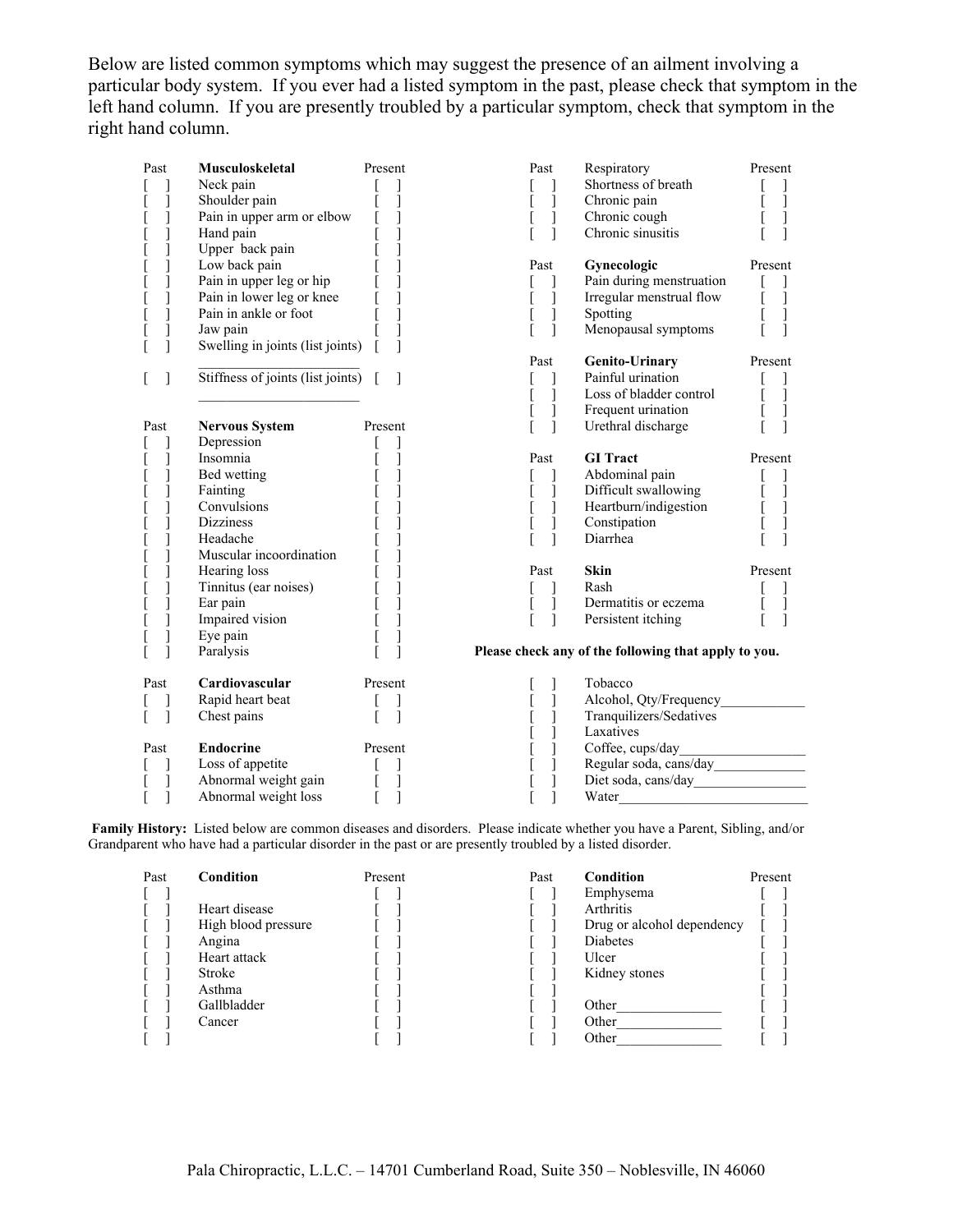#### **OFFICE PROCEDURES AGREEMENT**

Pala Chiropractic, L.L.C. has my permission to send me appointment reminders and/or missed appointment correspondence by phone or via US Mail or other similar methods.

Pala Chiropractic, L.L.C. has my permission to leave phone messages or verbal messages with whoever answers the provided phone numbers regarding appointment information.

I understand that patient health information will only be shared by phone with me as the patient or to legal guardians if the patient is a minor.

Pala Chiropractic, L.L.C. has my permission to send newsletters or other printed materials to me via US Mail or other similar methods. To be removed from this list, I may request to be released as an active patient.

Pala Chiropractic, L.L.C. will prepare and file insurance forms and reports if I wish to file with insurance. I authorize payment of insurance benefits directly to the chiropractor or chiropractic office. I authorize the doctor to release all information necessary to communicate with personal physicians and other healthcare providers and payers and to secure the payment of benefits. Cash payments and insurance co-pays(and estimated insurance co-pays) are due at the time service is provided.

I agree to pay treble damages if I cash any insurance or other check that represent reimbursement to Practice for services rendered and I fail to immediately tender the monies due to Pala Chiropractic, L.L.C. I agree and understand in the event I do not pay Pala Chiropractic, L.L.C the balance due and my account is placed in the hands of a collection agency and/or attorney for collection proceedings, I will be legally responsible for all costs of collection, including but not limited to: collection agency fees, including those derived as a percentage of outstanding balance, court costs, litigation expenses, attorney's fees, as well as other incidental expenses incurred by Pala Chiropractic, L.L.C.

The patient understands and agrees to allow this chiropractic office to use their Patient Health Information for the purpose of treatment, payment, healthcare operations, and coordination of care. We want you to know how your Patient Health Information is going to be used in this office and your rights concerning those records. If you would like to have a more detailed account of our policies and procedures concerning the privacy of your Patient Health Information we encourage you to read the HIPAA NOTICE that is available to you at the front desk before signing this consent. If there is anyone you do not want to receive your medical records, please inform our office.

By signing below, I agree to the information above, services to be rendered, and responsibility of charges incurred at this office. If insurance does not cover filed charges, I understand that I will be full responsible for payment of all services provided.

| Patient's Signature:                   | )ate: |  |
|----------------------------------------|-------|--|
| Guardian's Signature Authorizing Care: | )ate: |  |

### ELECTRONIC CORRESPONDENCE APPROVAL

Electronic newsletters or other electronic material may be sent to my email address(s).

 $YES$  NO INITIALS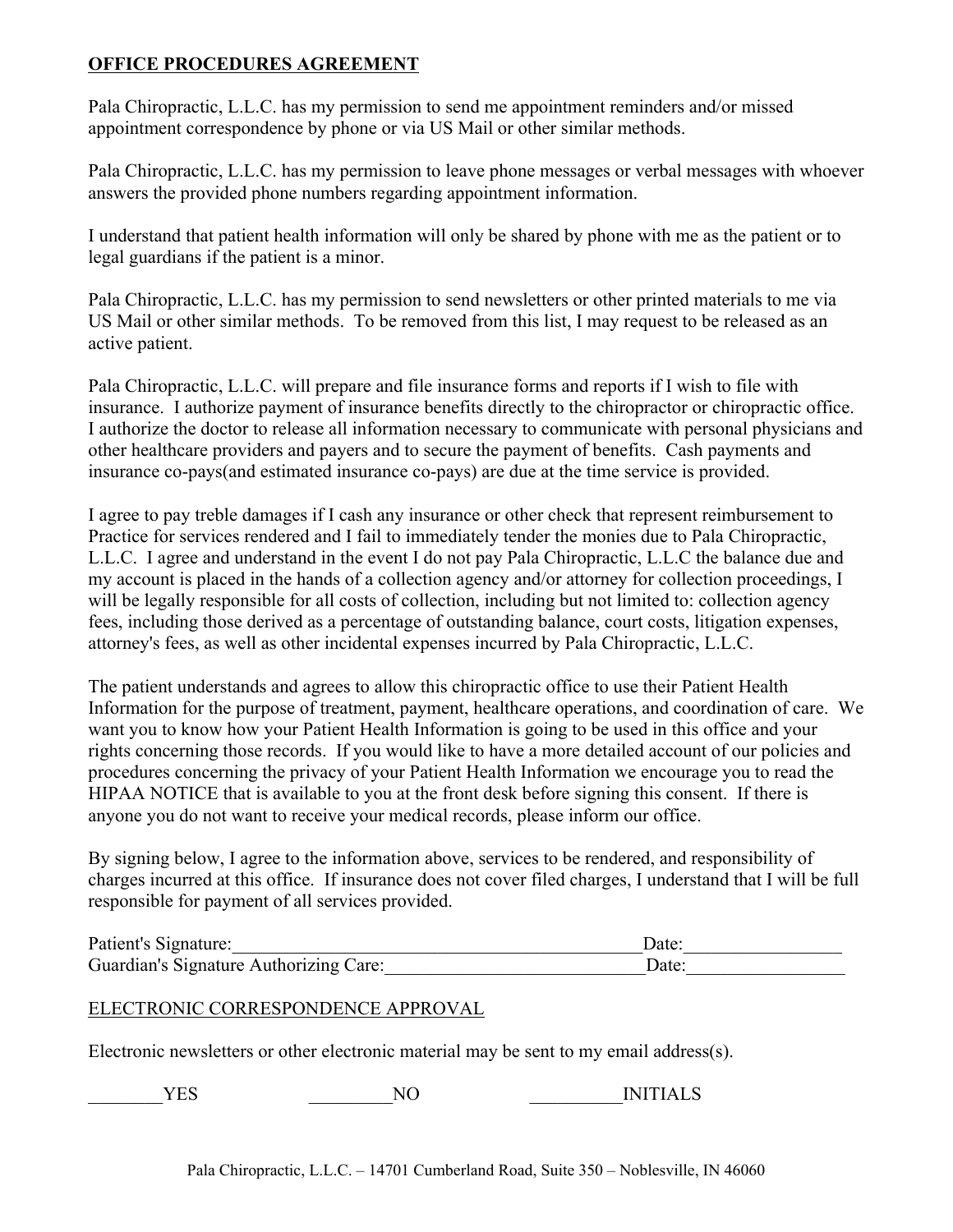

## **INFORMED CONSENT TO CHIROPRACTIC CARE**

THE NATURE OF CHIROPRACTIC TREATMENT: The doctor will use his/her hands to move your joints. You will typically feel and hear the movement of the joints similar to popping your knuckles. Therapeutic ice may be used.

POSSIBLE RISKS: You may feel tired after your first adjustment. You may feel sore like you "used muscles you didn't know you had" like after your first workout at a gym. A very small percentage of people may feel pain, tingling, numbness, cramps or tightness in their extremities. There is a one in one million to one in ten million chance of stroke associated with certain types of cervical (neck) manipulation. The risks of complications due to chiropractic care have been described as "rare". OTHER TREATMENT OPTIONS: Other treatment options which could be considered may include the following:

- Over-the-counter analgesics- the risks of these medications include irritation to the stomach, bleeding ulcers, liver and kidney damage, heart attacks, and other side effects in a significant number of cases.
- Medical care- including prescribed anti-inflammatory drugs, tranquilizers, and analgesics. Risks of these drugs include a multitude of undesirable side effects and patient dependence in a significant number of cases.
- Surgery (in conjunction with medical care) adds risk of adverse reaction to anesthesia, as well as an extended convalescent period in a significant number of cases.
- Risk of remaining untreated delay of treatment allows formation of adhesions, scar tissue, and other degenerative changes. These changes can further reduce skeletal mobility, and include chronic pain cycles.

By signing below, I **agree** to the following:

I have read the explanation above. I will have had the opportunity to have any questions answered to my satisfaction before beginning treatment. I have full evaluated the risks and benefits of undergoing treatment. I have freely decided to undergo treatment, and hereby give my full consent to treatment.

Printed Patient Name Signature(guardian if minor) Date

 $\mathcal{L}_\text{max}$  , and the set of the set of the set of the set of the set of the set of the set of the set of the set of the set of the set of the set of the set of the set of the set of the set of the set of the set of the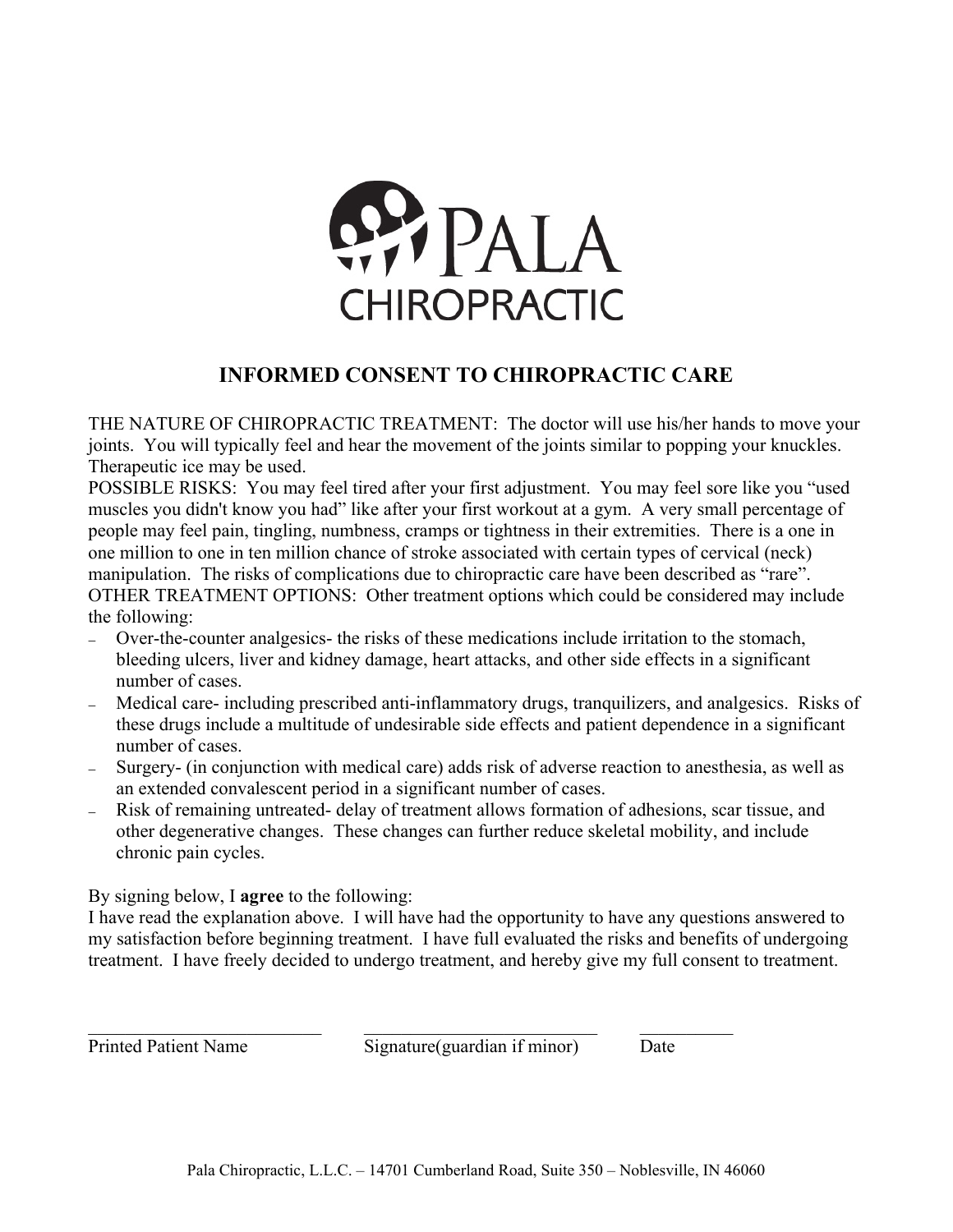## **FINANCIAL POLICY**

#### **FINANCIAL OBLIGATION:**

I agree that I am financially responsible for payment of all amounts for services provided by Pala Chiropractic, L.L.C. I am responsible to pay for my services regardless of insurance coverage of other responsible parties. I will not be responsible to pay if my obligation is waived by contractual agreements between Pala Chiropractic, L.L.C. and my insurer, or if prohibited by state or federal laws or regulations. If my insurance plan is a Health Maintenance Organization (HMO) or Medicare, I understand that I am financially responsible for non-covered services or deductibles, co-pays or co-insurance as defined in my policy or plan. I further agree to pay all of Pala Chiropractic, L.L.C's costs of collection if collection action against me is reasonable or necessary, including but not limited to all of Pala Chiropractic, L.L.C's attorney fees, court costs, and litigation expenses.

I understand Pala Chiropractic, L.L.C. will provide routine and reasonable insurance claims processing to most carriers as a *courtesy* for me. In return, they expect cooperation from me, if necessary; to help collect any amounts due. I understand Pala Chiropractic, L.L.C. reserves the right to refuse this courtesy or withdraw it at any time. I understand Pala Chiropractic, L.L.C. charges for extraordinary processing such as reports, copies of records, etc.

It is understood and agreed that any amounts paid the doctor for x-rays are for examination only, the negatives will remain here as a property of this office as part of the permanent patient file.

I understand the doctor will not be held responsible for any pre-existing medically diagnosed conditions.

#### **Consent to Bill Insurance:**

I understand and agree that health and accident insurance policies are an arrangement between my insurance carrier and myself. Furthermore, I understand that this office will prepare any necessary reports and forms to assist me in making collection from the insurance company and that any amount authorized is paid directly to this doctors office. I also understand that this amount will be credited directly to my account upon receipt. However, I clearly understand and agree that all services rendered to me are charged directly to me and that I am personally responsible for payment. I also understand that if I suspend or terminate my care and treatment, any fees or outstanding balances for services I have received will be immediately due and payable.

#### **Consent of Professional services and Release of Information:**

I hereby authorize and release the doctor and whomever he/she may designate as his/her assistants, to administer treatment, physical examination, x-ray studies, laboratory procedures, chiropractic care or any clinic services he/she deems necessary in my case. I furthermore authorize him/her to disclose all or any part of my patient records to any person or corporation which is or may be liable under contract to this office or to the patient or to a family member or employer of the patient for all or part of the clinic's charges, including, and not limited to hospital or medical service companies, insurance companies, worker's compensation carriers, welfare funds, or the patient's employer.

Printed Name:\_\_\_\_\_\_\_\_\_\_\_\_\_\_\_\_\_\_\_\_\_ Date:\_\_\_\_\_\_\_\_\_\_\_\_\_\_\_\_\_\_\_\_\_

Patient, parent if minor child, or guardian (If patient unable to sign, Representative name and relationship)

Signature:\_\_\_\_\_\_\_\_\_\_\_\_\_\_\_\_\_\_\_\_\_\_\_\_ Date:\_\_\_\_\_\_\_\_\_\_\_\_\_\_\_\_\_\_\_\_\_